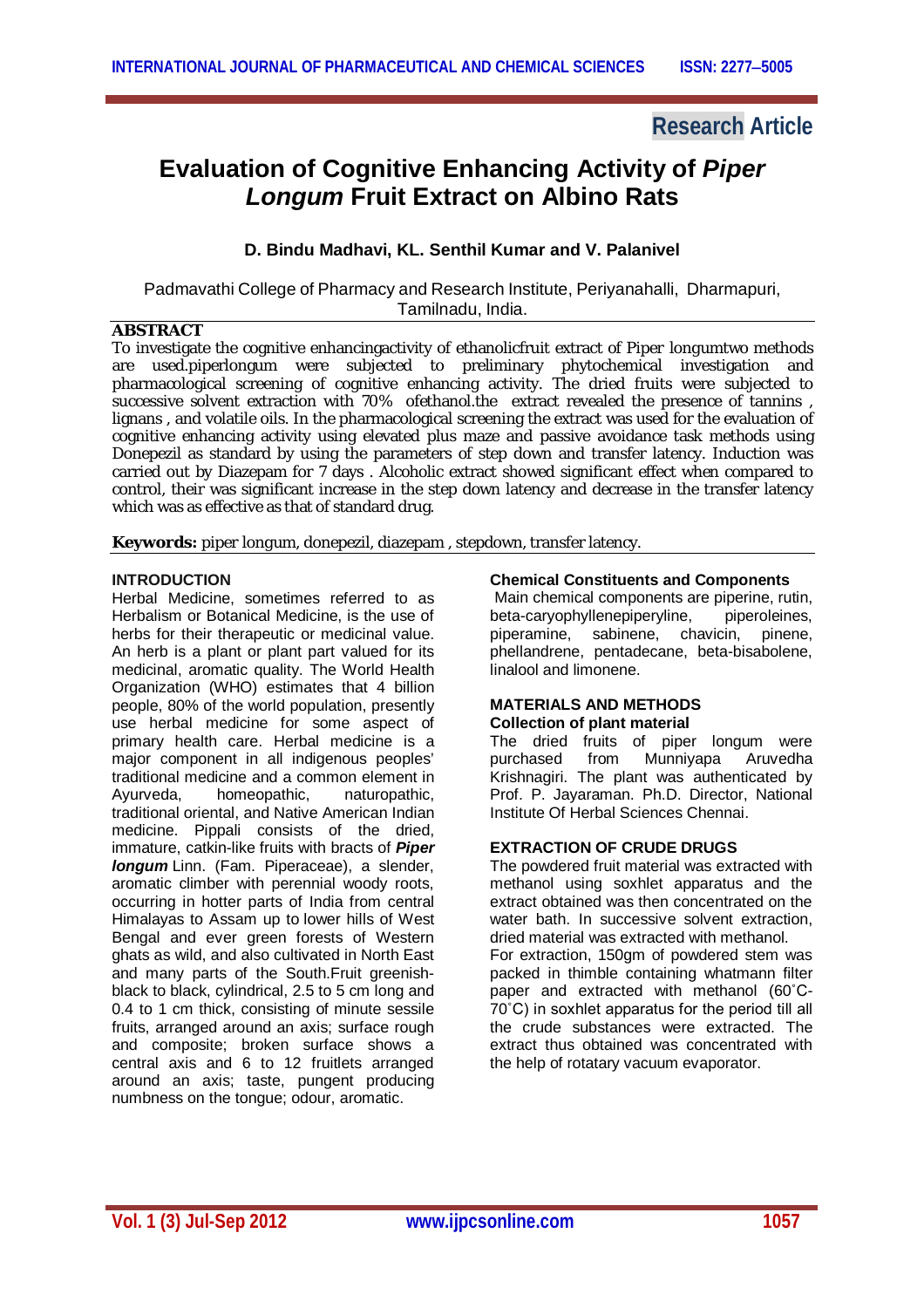#### **Selection of Animals for testing the cognitive enhancing activity Animal care and handling as per CPCSEA guideline**

Male Wistar albino rats of weight 150-250 grams were selected, procured from<br>Padmavathi college animal house. The Padmavathi college animal house. animals were acclimatized to the standard laboratory conditions in well cross ventilated animal house at temperature 25±2°C relative humidity 44 –56% and light and dark cycles of 10 and 14 hours respectively for 1 week before and during the experiments. The animals were fed with standard diet and water adlibitum. The experiments were approved by<br>CPCSEA and the institutional ethics  $CPCSEA$  and the committee. Food was withdrawn 18hours before the start of the activity.

## **Method for Testing Cognitive Enhancing Activity<sup>60</sup>**

#### **The animals were divided into Five groups of six in each group**

**Group-1:** Normal given water daily for 7 days. **Group-2:** positive control, given extract for sub

group 2 and standard drug for sub group 3.<br>**Group-3:** negative control. in wh **Group-3:** negative control, in which Alzheimer's disease is induced by using diazepam.

**Group-4:** treated group in which sub group 5 was treated with extract and sub group 6 with standard drug.

| Main<br>Groups |                                                                                  | Sub-groups                                             |
|----------------|----------------------------------------------------------------------------------|--------------------------------------------------------|
| Group I        | Normal control                                                                   | 1. No induction and<br>no<br>Treatment                 |
| Group II       | Positive control                                                                 | 2. Only Piper<br>Longum<br>3. Only Standard            |
| Group III      | Negative control                                                                 | 4. Induction with<br>Diazepam                          |
| Group IV       | Treated group:<br>Induced with<br>Diazepam+<br><b>Treatment with</b><br>extracts | 5. Piper Longum<br><b>Fruit Extract</b><br>6. Standard |

#### **Table 1: Grouping of Animals**

### **Procedure**

The animals were trained on the 0(zero) day and the acquisition of memory was tested on day1, later all the animals were dosed with respective drugs and kept in their home cage. Dosing is continued for 7 days and on  $7<sup>th</sup>$  day animals were subjected to retention test 25min.after the last dose for evaluating passive avoidance task(step down latency) and elevated plus maze(transfer latency).

#### **Screening test for memory Model 1**

**passive avoidance task (step down latency)** Pole climbing apparatus chamber is used for passive avoidance response where pole is replaced by a wooden platform fixed on electrified grid floor .when rats stepped off the platform, they receive a continuous foot shock from grid floor. The normal reaction of rat was to jump back to the wooden platform. After about 4-5 trials the animals acquired the passive avoidance response and they refrained from stepping down. The criterion was reached when the animal remained on the platform for at least 60 sec. SDL is defined as time in sec taken by the mouse to step down from the wooden platform to grid floor with all its paws on the grid floor.

# **Model 2**

## **Elevated plus maze (transfer latency)**

An elevated plus maze consists of two open arms and two closed arms with an open roof. The maze was elevated to a height of 50cm. the animals were individually placed at the end of either of the open arms and the time taken for the animal to move from open to closed arm (transfer latency) was noted on zero day. The animals were allowed to explore the apparatus for 30sec. after 24h of first exposure TL was noted on day1 of the study for determining the acquisition. The criterion was reached when the animal moved in to the closed arms in a very short period keeping the cut off time of 60sec.

### **Statistical analysis**

The SDL and TL were analysed using the students paired "t" test, twotailed. later the inflexion ration was calculated for the TL which was analysed using one way analysis of variance(ANOVA),Followed by Dunnets "t" test for individual comparision of groups with diazepam induced and controlled groups.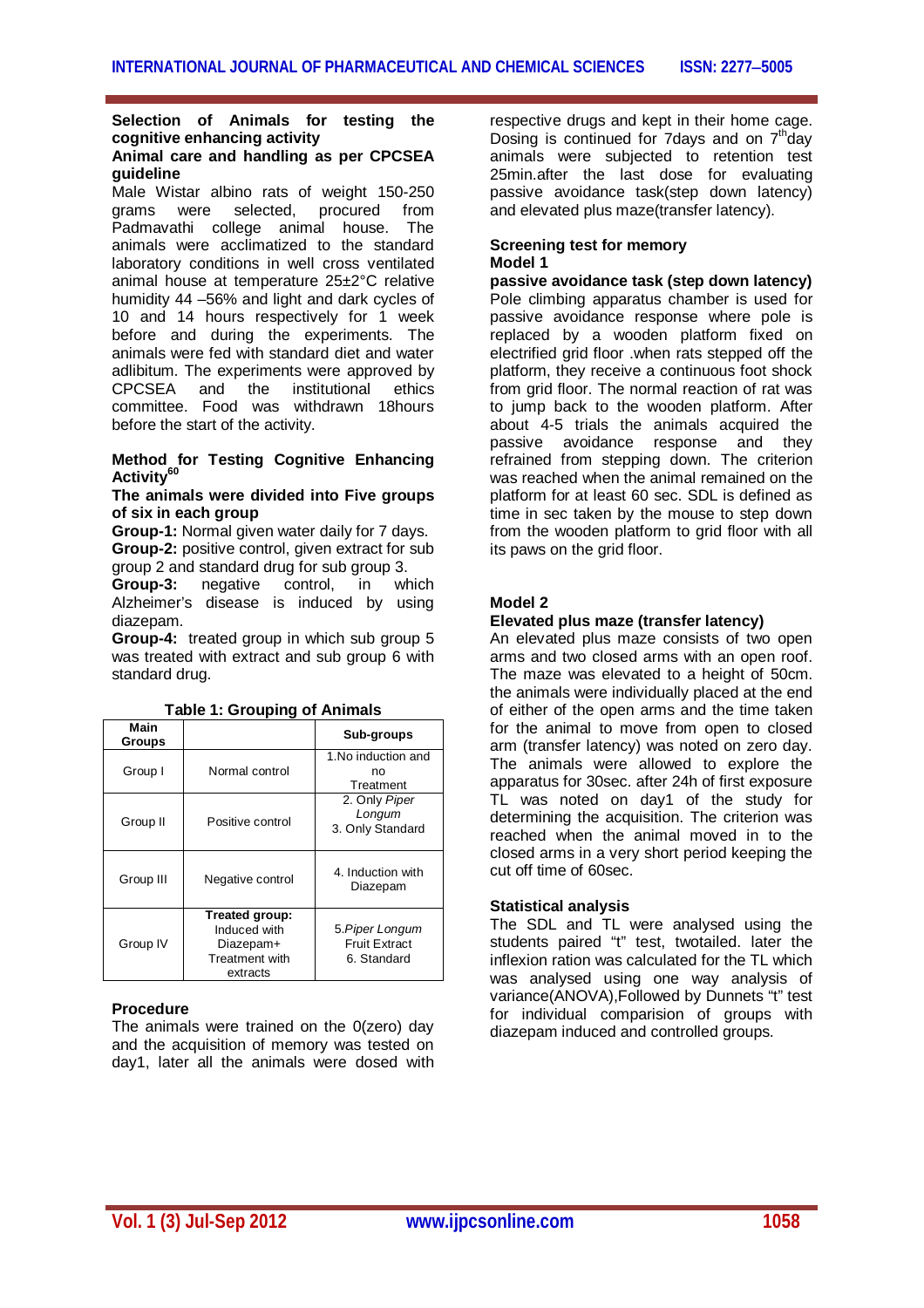## **RESULTS**

# **Table 1: Mean Values of Transfer latency of various drug treated groups**

| <b>GROUP</b>     | S.NO. OF SUB<br><b>GROUP</b> | <b>SUB GROUP</b> | <b>TRANSFER LATENCY(in Sec)</b> |                    |
|------------------|------------------------------|------------------|---------------------------------|--------------------|
|                  |                              |                  | Before day1                     | after day 7        |
| Normal control   | 01                           | Normal control   | 22.36±1.634                     | $6.492 \pm 0.5852$ |
|                  | 02                           | Extract          | $52.82 \pm 2.263$               | $32.45 \pm 1.140$  |
| Positive control | 03                           | Standard         | 28.89±6.007                     | 19.04±4.447        |
| Negativecontrol  | 04                           | Diazepam         | 24.71±4.325                     | 47.12±5.485        |
|                  | 05                           | Extract          | 37.43±1.665                     | 14.90±1.169        |
| Treated group    | 06                           | standard         | $21.30+9.572$                   | 15.48±7.693        |

| Table 2: Mean Values of step down latency of various drug treated groups |  |  |  |
|--------------------------------------------------------------------------|--|--|--|
|--------------------------------------------------------------------------|--|--|--|

|                  | S.NO. OF                   | <b>SUB GROUP</b> | <b>STEP DOWN LATENCY(in Sec)</b> |                   |
|------------------|----------------------------|------------------|----------------------------------|-------------------|
| <b>GROUP</b>     | <b>SUB</b><br><b>GROUP</b> |                  | Before day1                      | after day 7       |
| Normal control   | 01                         | Normal control   | $17.41 \pm 3.014$                | 25.57±2.700       |
|                  | 02                         | Extract          | 14.89±1.442                      | 27.82±0.6974      |
| Positive control | 03                         | Standard         | 16.76±1.799                      | $60.00 \pm 0.0$   |
| Negativecontrol  | 04                         | Diazepam         | 27.43±3.445                      | $11.73 \pm 2.402$ |
| Treated group    | 05                         | Extract          | 17.46±3.162                      | 41.19±1.782       |
|                  | 06                         | standard         | 32.04±2.235                      | $60.00 \pm 0.0$   |



**Mean Graph of Transfer Latency**



#### **DISCUSSION**

**Mean Graph of Step down Latency**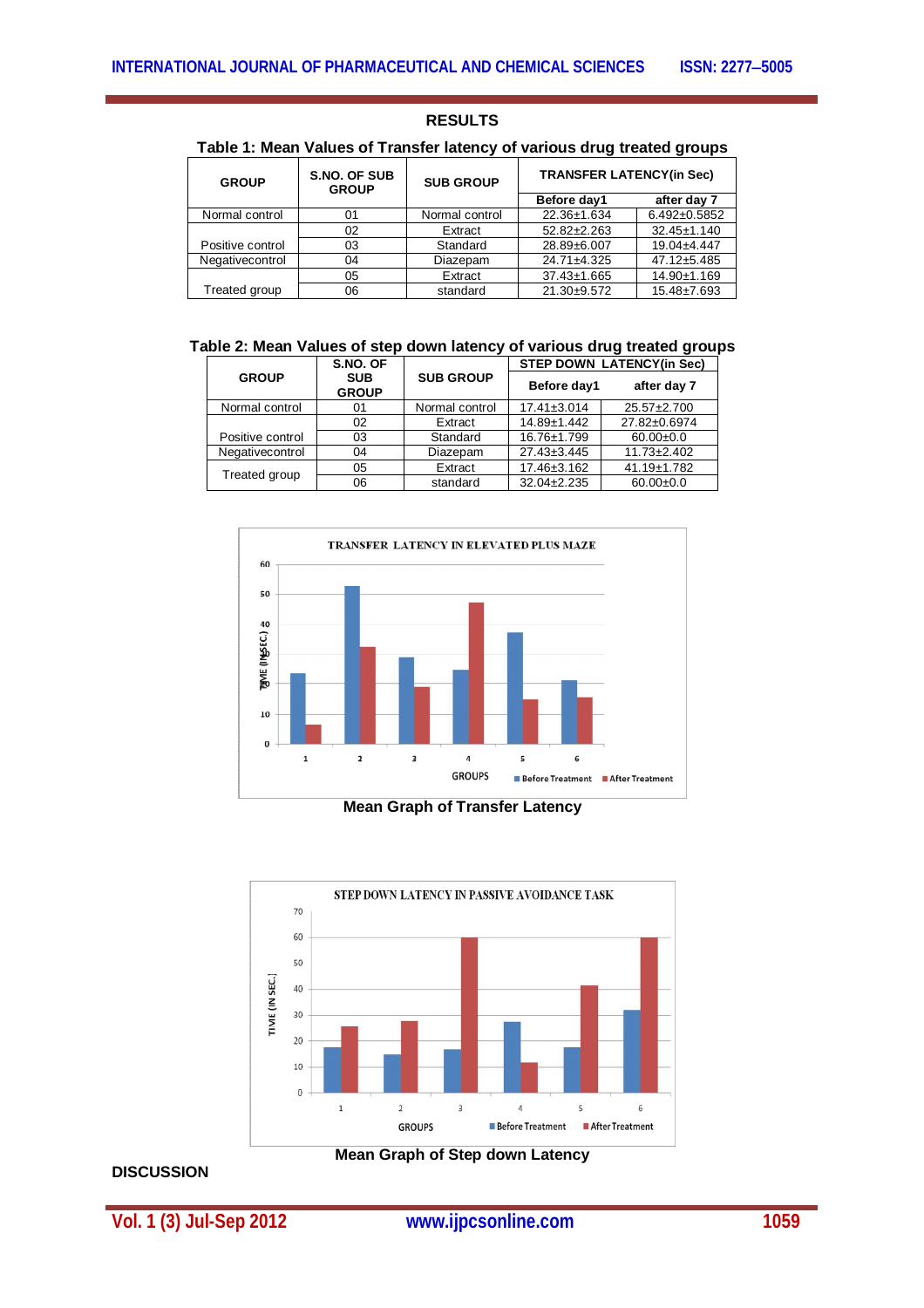AD is a progressive and fatal neurodegenerative disorder manifested by cognitive and memory deterioration, progressive impairment of routine activities of living, and a variety of routine activities of living, and a variety of neuropsychiatric symptoms and behavioural disturbances. The clinical features of AD are an amnesic type of memory impairment, deterioration of language and visuo spatial deficits. Motor and sensory abnormalities, gait disturbance and seizures are uncommon until the last phase of the disease. Despite the severity and high prevalence of this disease ,allopathic system of medicine is yet to provide a satisfactory antidote. Therefore, we were motivated to explore the new approach in the Indian traditional system to manage this deadly disease (AD).

Acetylcholine is considered as the most important neurotransmitter involved in the regulation of cognitive functions. According to the cholinergic hypothesis, memory impairment in patients with the senile dementia are due to selective and irreversible deficiency in the cholinergic functions in the brain. This serves as a rationale for the use of AChE inhibitors for the symptomatic treatment of AD in its early stages. There are extensive evidences linking decreased brain cholinesterase activity and improvement in memory. cognitive dysfunction has been shown to be associated with impaired cholinergic function and the facilitation of central cholinergic activity with improved memory. Selective loss of cholinergic neurons and decrease in cholineacetyltransferase activity was reported to be a characteristic feature of senile dementia of Alzheimer's type. It has been observed that elderly patients suffering from Alzheimer's disease showed reduction in symptoms up on chronic use of anti-inflammatory drugs. Epidemiological studies have already confirmed that nonsteroidal anti-inflammatory reduced the incidence of AD. *piperlongum* have been proved as anti-inflammatory agents ,which might protect from the development of inflammatory lesions in brain.

In the present study, the fruits of *piper longum* were subjected to phytochemical investigation and cognitive enhancing activity. Theethanolic extract when tested for preliminary phytochemical investigation showed presence of alkaloids and amides, volatile oils , lignans, esters.

Cognitive Enhancement Activity was done by step down and transfer latency method, impairment of memory consolidation was done by diazepam. Chronic exposure to diazepam for 7 days produced a significant decrease in step down latency and increased the time of latency in elevated plusmaze. The alcoholic<br>extracts(3mg/kg.B.W) showed significant showed significant effect when compared to control, there was significant increase instep down latency and decrease in the transfers latency but was not so effective as that of standard drug. This suggested that application of diazepam disrupts the acquisition, retention and consolidation of learning task which was reversed by alcoholic extracts and standard. The result obtained has shown significant cognitive enhancing activity of alcoholic extract<br>drug. Daily administration of extracts drug. Daily administration of significantly attenuated the amnesic effect of diazepam.

## **CONCLUSION**

In the present study fruits of piper longum were subjected to preliminary phytochemical investigation and pharmacological screening of cognitive enhancing activity. The dried fruits were subjected to successive solvent extraction with 70% of ethanol. The extract revealed the presence of tannins, lignans , and volatile oils. In the pharmacological screening the extract was used for the evaluation of cognitive enhancing activity using elevated plus maze and passive avoidance task methods using Donepezil as standard by using the parameters of step down and transfer latency. Induction was carried out by Diazepam for 7days . Alcoholic extract showed significant effect when compared to control. their was significant increase in the step down latency and decrease in the transfer latency which was as effective as that of standard drug. Hence it can be concluded that fruits of piper longum possess cognitive enhancing activity.

### **REFERENCES**

- 1. Vaidyaratnam PS and Varier's AryaVaidyaSala. Plants, A Compendium of 500 Species, Chennai, Orient Longman. 1994;4: 62-6.
- 2. Maton Anthea, Jean Hopkins, Charles William McLaughlin, Susan Johnson, MaryannaQuon Warner, David La Hart and Jill D. Wright. Human Biology and Health. Englewood Cliffs, New Jersey, USA: Prentice Hall. 1993;132–144.
- 3. Hickman Jr, Cleveland P, Larry S Roberts, Susan L Keen, Allan Larson, Helen L'Anson and David J. Eisenhour.<br>Integrated Princinples of Zoology: Integrated Princinples of Fourteenth Edition. New York, NY, USA: McGraw-Hill Higher Education.